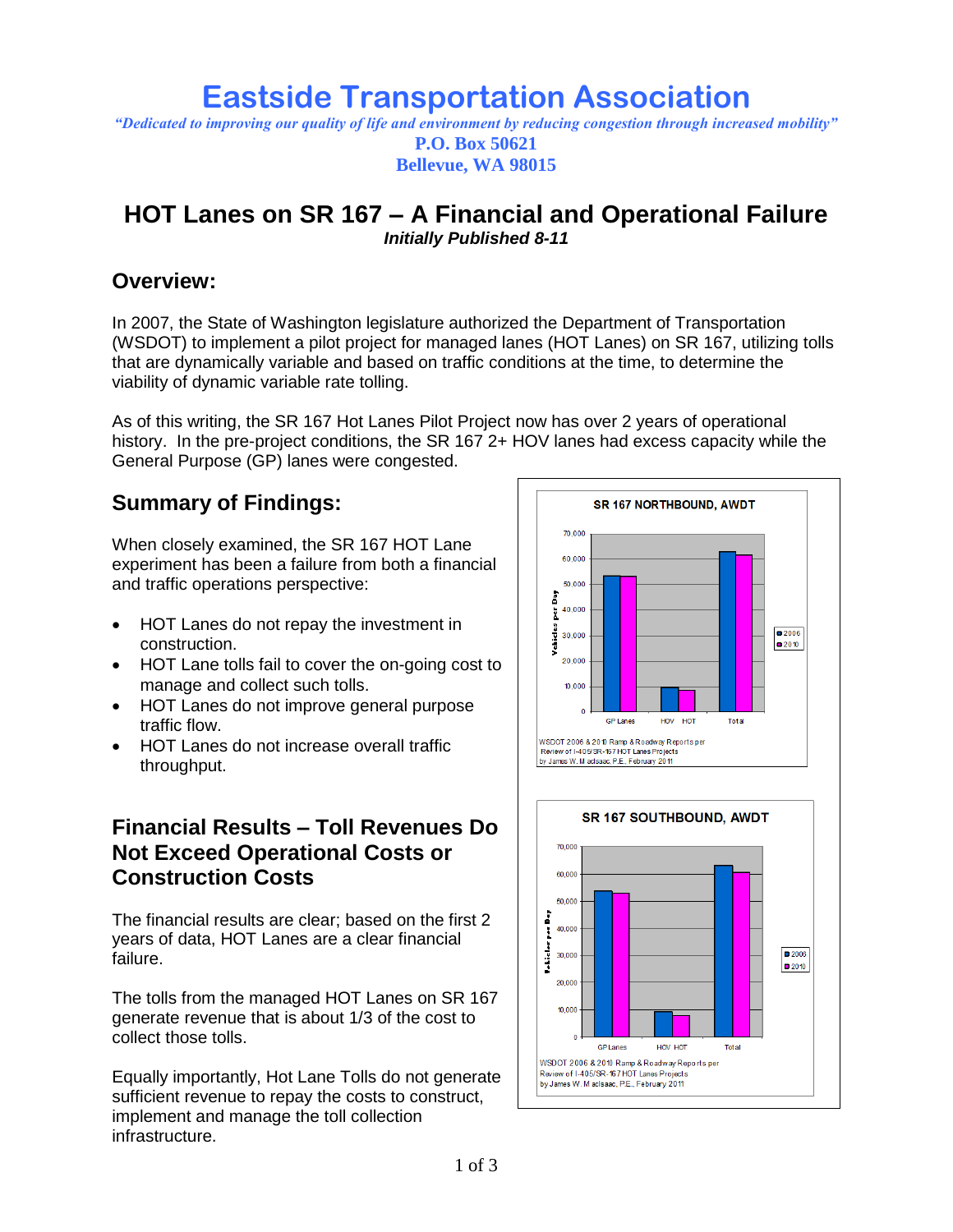While it is understandable that costs can be higher for a pilot project, the results of the SR 167 Hot Lane Project clearly demonstrates that the toll revenues generated do not repay the capital invested, nor on-going operational cost. As a result, HOT Lanes are not a viable use of taxpayer resources.

#### **Operational Results – Increase in Throughput and Average Speed Caused by Reduction in Traffic Volume Created by Recession, Not HOT Lanes**

The operational results are equally clear. During the SR 167 Hot Lane study period, traffic volume within the SR 167 corridor has gone down due to the national recession; as a result of lower total traffic volume, average speed has increased, irrespective of DOT's investment in the HOT Pilot Project.

It is well documented that during periods of cyclical economic recession, overall traffic volumes on urban highway corridors decrease. When traffic volumes go down, available capacity increases and roads work better. The reduction in congestion on SR 167 has not been caused by the implementation of HOT lanes (as suggested by WSDOT) but rather, the results of lower overall traffic volumes during the 2-year study period.

Total traffic volume – in both the SR 167 HOV lanes and the GP lanes – were reduced between 2006 and 2010, according to WSDOT's published Ramp and Roadway Volume reports<sup>1</sup>. The data provided by WSDOT clearly demonstrates that (a) the 2010 HOT lane volumes are less than the 2006 HOV lane volumes, and (b) the 2010 general purpose lane traffic volumes were also down from the 2006 volume.

Therefore, the slight improvement in the SR 167 corridor traffic operations cannot be attributed to the SR 167 HOT Lane experiment, and it is not rational to draw a conclusion that recent throughput and average speed improvements are attributable to the HOT Lane program.

## **Operational Results – HOT Lanes Reduce Use of HOV Lanes**

The capacity and use of HOV lane operations have been degraded by changing the access to the HOV lane from unrestricted for 2+ vehicles to the few limited locations created by the Hot Lane Pilot Project. Due to access restriction, shorter HOV trips can not use the HOT Lanes, contributing in part to the overall reduction in HOT lane volumes in 2010, when compared to the 2006 HOV lane volumes. As a result, use of high occupancy vehicle lanes has diminished.

## **The Effect of Hot Lanes on The Misery Index:**

 $\overline{a}$ 

The "Misery Index" is a common name for the additional delay in commute times caused by increasing congestion in highway general purpose lanes. As traffic volume increases in general purpose lanes, commute times increase, creating negative effects on not only throughput, but impacts upon humans, society and the regional economy.

<sup>&</sup>lt;sup>1</sup> Review of 1-405/SR-167 HOT Lane Project; February 2011, James W. MacIsaac, P.E.